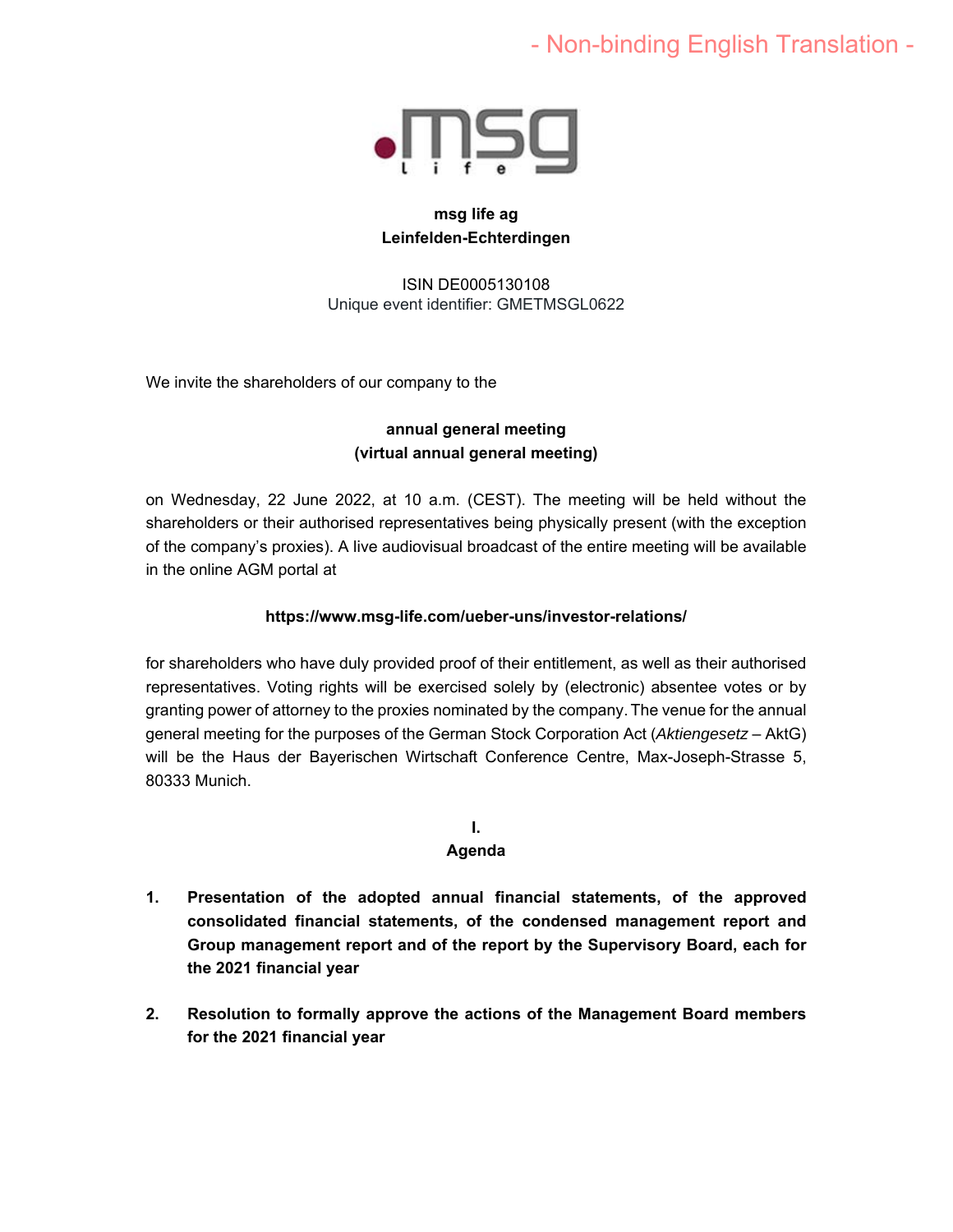The Management Board and Supervisory Board propose to formally approve the actions taken during the 2021 financial year by the Management Board members serving during this period.

# **3. Resolution to formally approve the actions of the Supervisory Board members for the 2021 financial year**

 $-2-$ 

The Management Board and Supervisory Board propose to formally approve the actions taken during the 2021 financial year by the Supervisory Board members serving during this period.

## **4. Vote on the auditor for the 2022 financial year**

The Supervisory Board proposes to appoint Baker Tilly GmbH & Co. KG Wirtschaftsprüfungsgesellschaft in Düsseldorf to audit the annual financial statements and consolidated financial statements for the 2022 financial year.

## **5. Elections to the Supervisory Board**

Dr Jürgen Zehetmaier has resigned from his office as a member of the Supervisory Board, with effect from the end of business on 31 May 2022. An additional member must therefore be elected. The Supervisory Board comprises four members elected from among the shareholders at the annual general meeting, in accordance with Sections 96 (1) and 101 (1) AktG and Article 10 (1) of the company's Articles of Incorporation.

The Supervisory Board proposes that Dr Aristid Neuburger, member of the Management Board of msg systems AG in Ismaning and resident in Icking, be elected to succeed Dr Jürgen Zehetmaier as a member of the Supervisory Board.

The election will be for the time from the end of the annual general meeting on 22 June 2022 until the end of the annual general meeting at which a resolution is adopted to approve the actions taken for the 2024 financial year.

#### **II. FURTHER INFORMATION ABOUT THIS CONVOCATION**

## **1. Company website and documents and information available on it**

This invitation to the annual general meeting as well as further information in connection with the annual general meeting will be available on the website below as of the time that the annual general meeting is convoked and during the annual general meeting: https://www.msg-life.com/ueber-uns/investor-relations/

. Any counterproposals, nominations and requests for amendments by shareholders that are received by the Company will also be made available via the above website.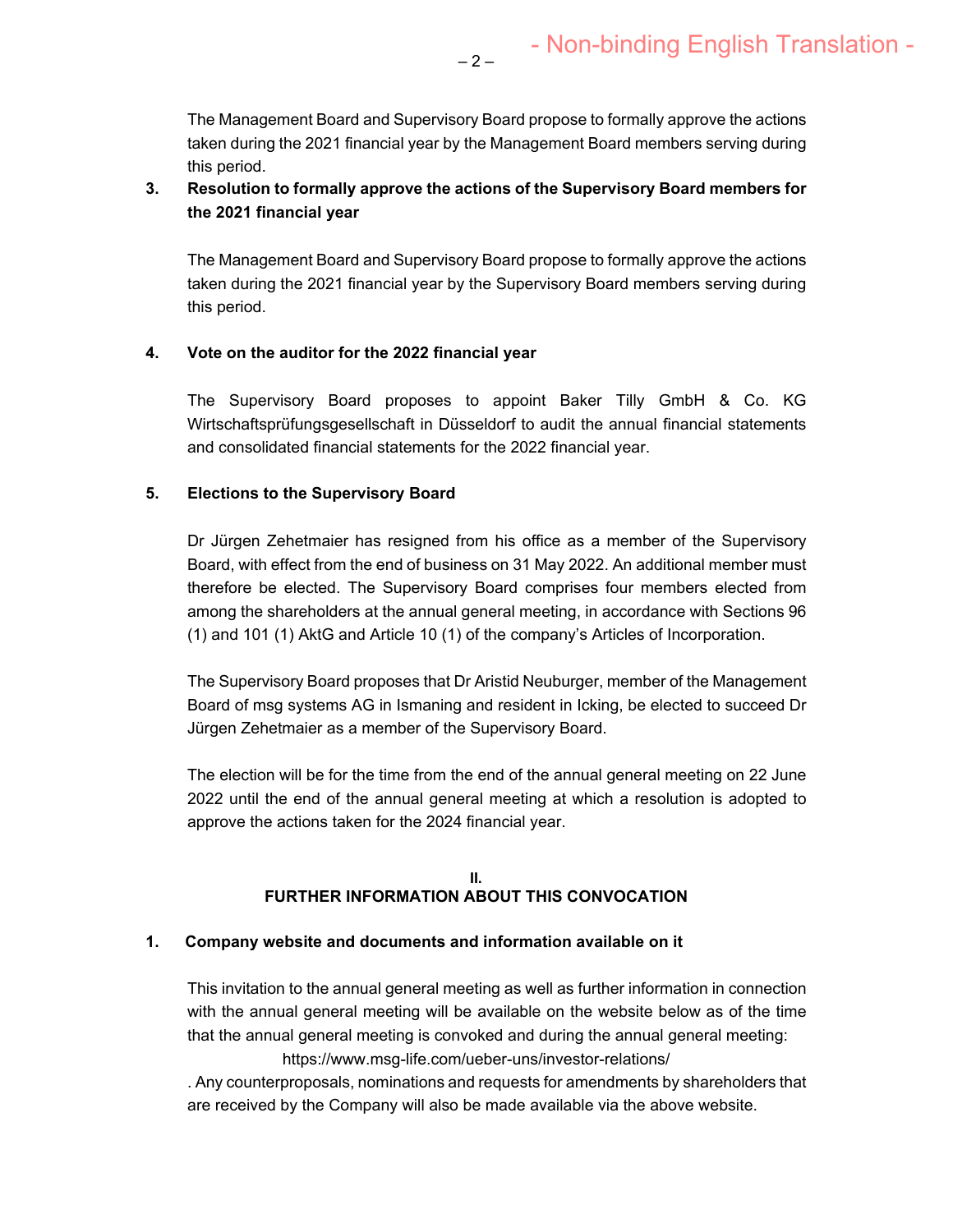The AGM portal can also be reached via this website, via which the shareholders who have properly provided proof of their eligibility (the 'Eligible Shareholders') can, among other things, exercise their right to vote before and during the annual general meeting and follow a live audiovisual broadcast of the entire annual general meeting.

 $-3-$ 

# **2. Annual general meeting format as a virtual annual general meeting without the physical presence of shareholders or their authorised representatives, audio and visual transmission**

The Management Board, with the approval of the Supervisory Board, has opted to hold the annual general meeting as a virtual annual general meeting without the physical presence of the shareholders or their authorised representatives, based on Section 1 of the Act for Measures under Laws Pertaining to Companies, Cooperative Societies, Associations, Foundations and Residential Property to Combat the Impacts of the Covid-19 Pandemic of 27 March 2020 (GesRuaCOVBekG), in the version amended by the Act to Shorten Further the Residual Debt Discharge Process and Amend Pandemic-Related Provisions of Laws Pertaining to Companies, Cooperative Societies, Associations, Foundations, Rent and Leases of 22 December 2020 ('Covid-19 Act'), the applicability of which was extended from 10 September 2021 to 31 August 2022 by the 2021 Reconstruction Aid Act for the establishment of a special flood relief fund and amending other laws (AufbhG 2021).

This decision will lead to modifications in the processes for the annual general meeting and in the rights held by shareholders. The entire annual general meeting will be broadcast online live and in full for Eligible Shareholders and their authorised representatives, with sound and vision, using the AGM portal available at https://www.msg-life.com/ueber-uns/investor-relations/. The Eligible Shareholders or their authorised representatives will exercise their voting rights solely by way of electronic communication (absentee voting) via the company's AGM portal or by issuing a power of attorney and instructions to the proxies nominated by the company. Consequently, Eligible Shareholders and their authorised representatives cannot physically attend the annual general meeting.

**Given the exceptional circumstances for this virtual annual general meeting, we ask our shareholders to take special note of the below information about exercising shareholder rights at the virtual annual general meeting, about exercising voting rights, about other shareholder rights and about the option to follow the annual general meeting through an audiovisual broadcast.** 

The Eligible Shareholders will be sent a poll card for exercising their voting rights along with further information about how to do this. The poll card will include individual log-in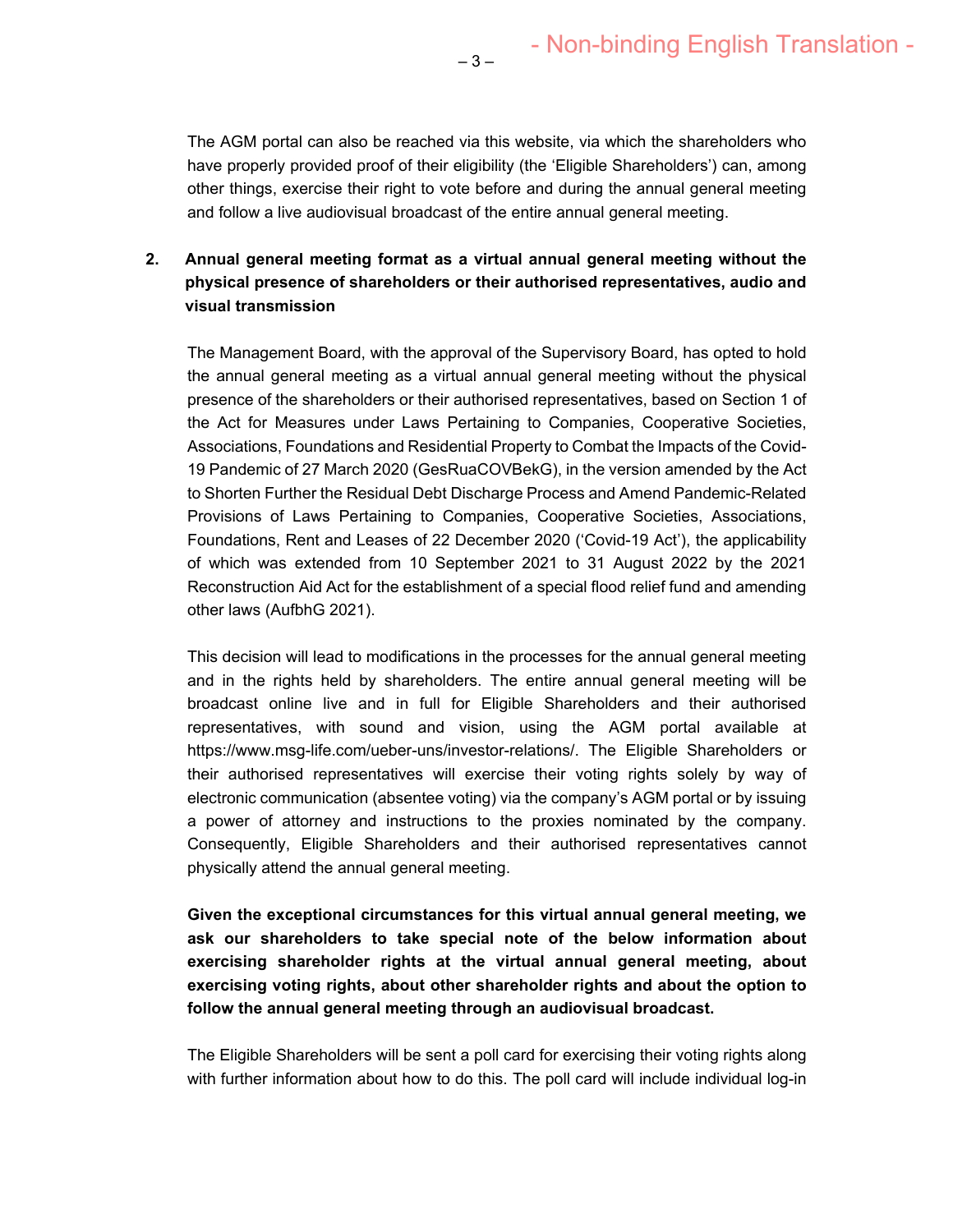details that shareholders can use to access the AGM portal, which is available online at https://www.msg-life.com/ueber-uns/investor-relations/.

Eligible Shareholders and their authorised representatives can connect to the audiovisual broadcast of the entire annual general meeting on **Wednesday, 22 June 2022, from 10 a.m. (CEST)** using the AGM portal, which can be reached via the company website at https://www.msg-life.com/ueber-uns/investor-relations/.

The option for shareholders to take part in the annual general meeting without being present at its location and without an authorised representative, and to exercise all or some of their rights fully or partly by way of electronic communication pursuant to Section 118 (1) sentence 2 AktG is not provided; in particular, the audiovisual broadcast does not make it possible to participate in the annual general meeting according to Section 118 (1) sentence 2 AktG.

#### **3. Online AGM portal and annual general meeting hotline**

An online AGM portal for the company will be accessible online at https://www.msglife.com/ueber-uns/investor-relations/ as of 1 June 2022. Using this portal, the Eligible Shareholders and their authorised representatives will, among other things, be able to exercise their right to vote, grant powers of attorney, submit questions or enter objections on the record. In order to use the AGM portal, Eligible Shareholders must log in with the individual log-in details provided on the poll card that Eligible Shareholders receive. The various options for exercising shareholder rights will be displayed as buttons and menus on the AGM portal's user interface.

The Eligible Shareholders will receive further details about the AGM portal and terms of service with their poll card and online at https://www.msg-life.com/ueber-uns/investorrelations/.

Please also take note of the technical information at the end of this invitation notice.

If you have any questions about the virtual annual general meeting and about using the AGM portal, our annual general meeting hotline is at your disposal on +49 (0)89 2102 7220 from 9 a.m. to 5 p.m. (CEST), Monday to Friday, except on public holidays.

#### **4. Exercising shareholder rights at the virtual annual general meeting**

Shareholders who wish to exercise shareholder rights at the virtual annual general meeting and use the AGM portal must provide evidence of their eligibility. Special evidence of share ownership, issued in text form by the last intermediary in accordance with Section 67c (3) AktG, is sufficient as evidence of eligibility ('evidence'). This evidence must be written in German or English.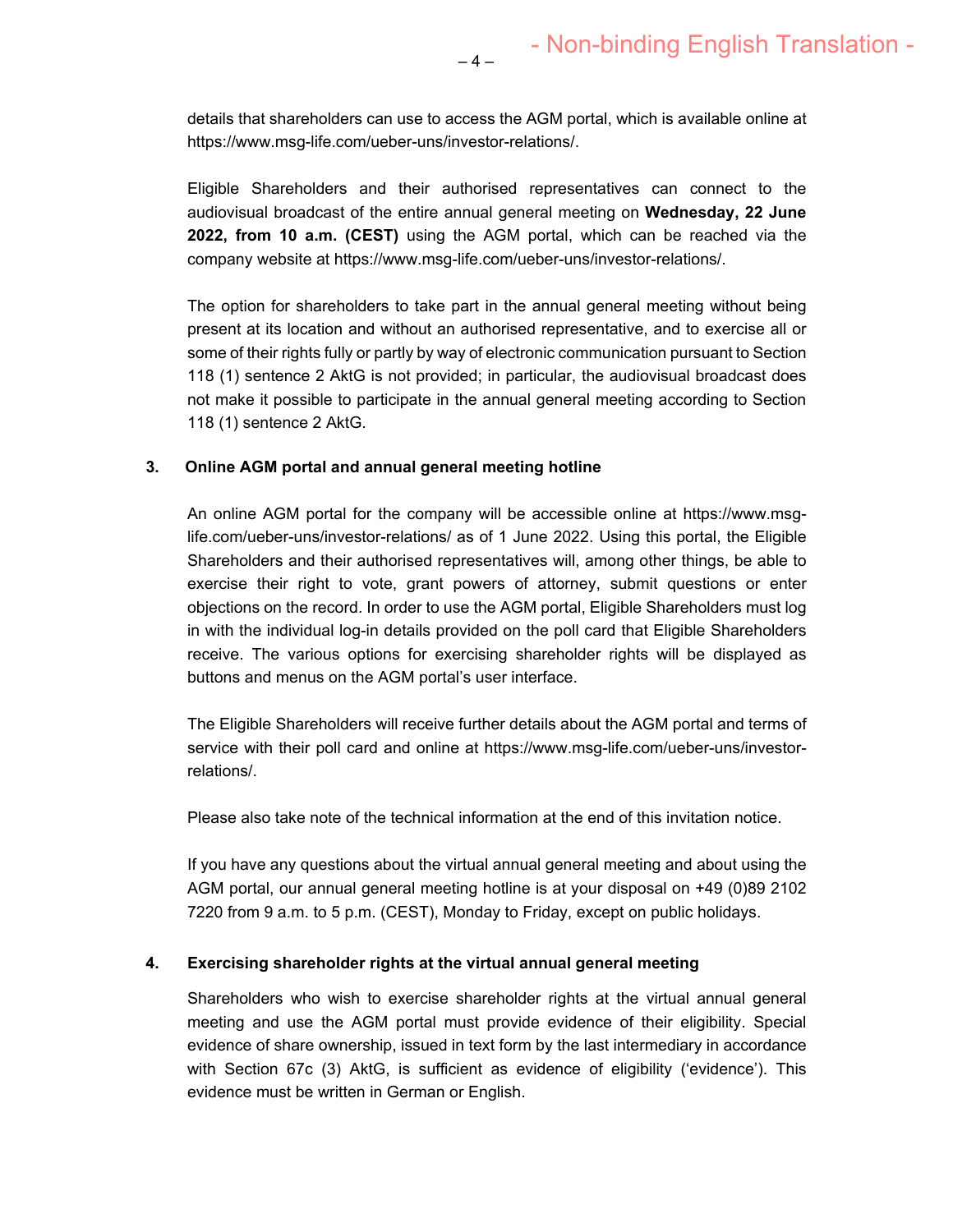The proof must refer to the beginning of the twenty-first day before the annual general meeting, in other words to Wednesday, **1 June 2022, at midnight (CEST)** (the 'recording date'). Eligibility in the above sense is assessed solely by the shareholder's share ownership on the recording date.

The evidence must be received by the company no later than the end of Wednesday, **15 June 2022, at midnight (CEST)**, at the following address:

 msg life ag c/o Link Market Services GmbH Landshuter Allee 10 80637 Munich or by email to: inhaberaktien@linkmarketservices.de

After fulfilling the above requirements, the Eligible Shareholders or their authorised representatives will be sent poll cards for the virtual annual general meeting with their personal log-in details for using the AGM portal. The poll cards act as an organisational tool and are not a prerequisite for exercising shareholder rights.

#### **5. Exercising voting rights by (electronic) absentee vote**

The Eligible Shareholders or their authorised representatives can cast their votes by way of electronic communication, without attending the annual general meeting (absentee voting). Absentee votes (as well as changes to them or revocation if relevant) can only be transmitted to the company via the AGM portal, which can be reached via the company website at https://www.msg-life.com/ueber-uns/investor-relations/. They must be received by the company using this method no later than immediately before voting starts at the virtual annual general meeting on Wednesday, 22 June 2022.

Votes and voting instructions are only possible for proposals and nominations that have been published with this convocation or in connection with Section 122 (2) AktG or Sections 126 and 127 AktG.

The electronic postal voting is possible via the AGM portal from 1 June 2022 onwards and up to immediately before the start of the votes on the day of the annual general meeting.

It is pointed out that other means of transmission for postal voting are not available, in particular postal votes cannot be sent by post.

Further information about electronic postal voting is included on the voting card, which is sent to the Eligible Shareholders. Relevant information and a more detailed description of the electronic voting process can also be found online on the AGM portal at https://www.msg-life.com/ueber-uns/investor-relations/**.**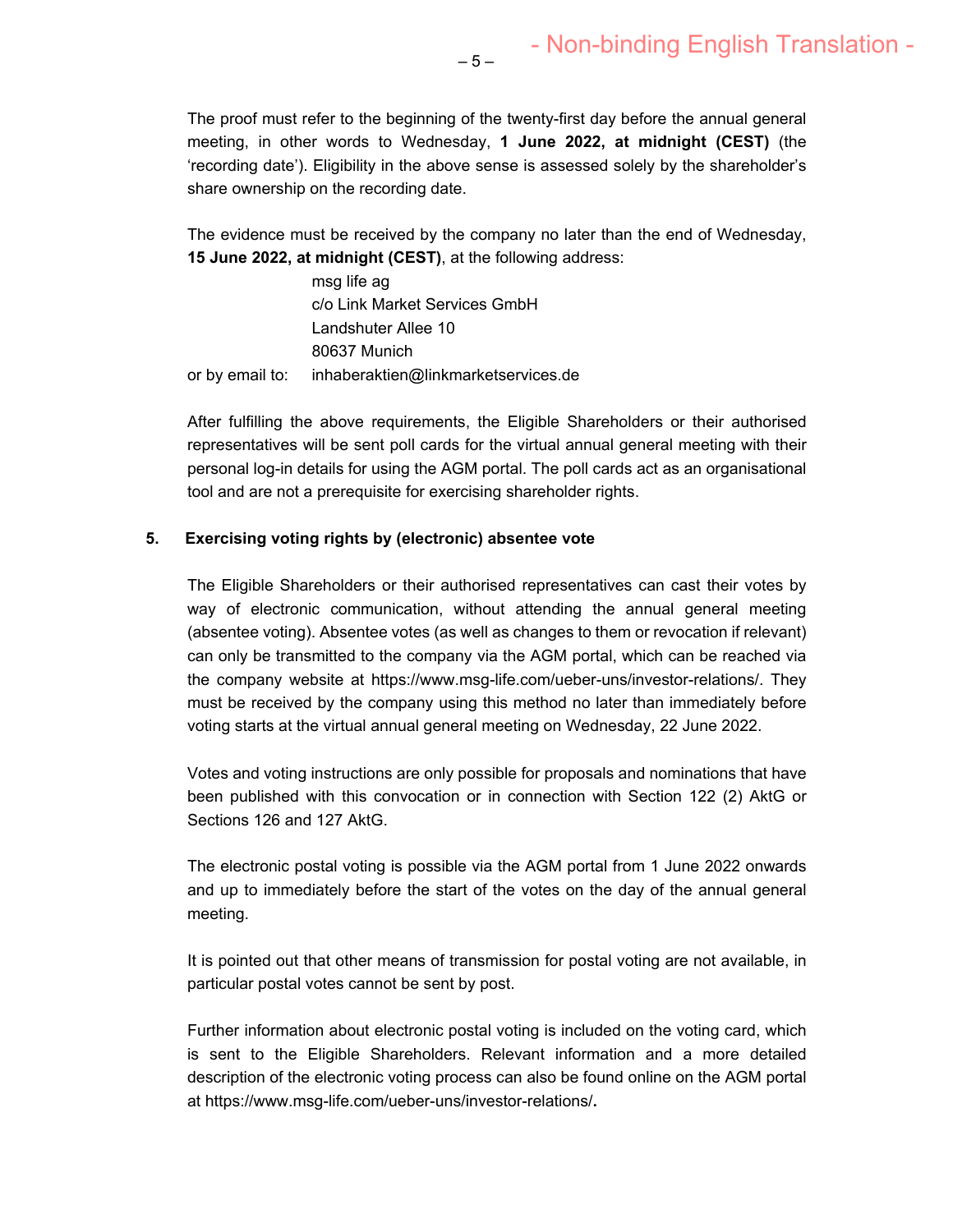#### **6. Exercising voting rights through authorised representatives**

Eligible Shareholders who are not able or do not wish to exercise their voting and other shareholder rights themselves can allow an authorised representative or association of shareholders to exercise these voting and other shareholder rights by issuing a corresponding power of attorney.

Due to the annual general meeting being held as a virtual annual general meeting according to the Covid-19 Act, authorised representatives are also not able to take part at the annual general meeting, either physically or by way of electronic communication, according to Section 118 (1) sentence 2 AktG. Likewise, they can only exercise voting rights for the shareholders whom they represent by way of electronic communication in the form of an absentee ballot or by issuing a (substitute) power of attorney and voting instructions to the proxies nominated by the company. In order for an authorised representative to exercise rights by way of electronic communication in the form of an absentee ballot on the AGM portal, the issuer of the power of attorney must give the authorised representative the personal log-in details sent out with the poll card.

a) The issue of the power of attorney, any revocation of it and the proof of authorisation submitted to the company must be in text form if the representative being authorised to exercise voting rights is not an intermediary, a shareholders' association, a voting rights advisor or a person equivalent to these under Section 135 (8) AktG.

There is a form located on the back of the poll card that can, but does not need to be used to grant power of attorney, and it will be sent to any shareholder without delay and free of charge if requested. The request is to be addressed to:

 msg life ag c/o Link Market Services GmbH Landshuter Allee 10 80637 Munich or by email to: inhaberaktien@linkmarketservices.de

A form that may but does not have to be used to grant power of attorney can also be downloaded online at **https://www.msg-life.com/ueber-uns/investorrelations/**. The same applies to the form for revoking the power of attorney.

The issue of the power of attorney, any revocation of it and the proof of authorisation submitted to the company can be sent by post or email until no later than Tuesday, 21 June 2022, at 12 noon (CEST) (time of receipt), to the relevant address specified above in this subsection (a).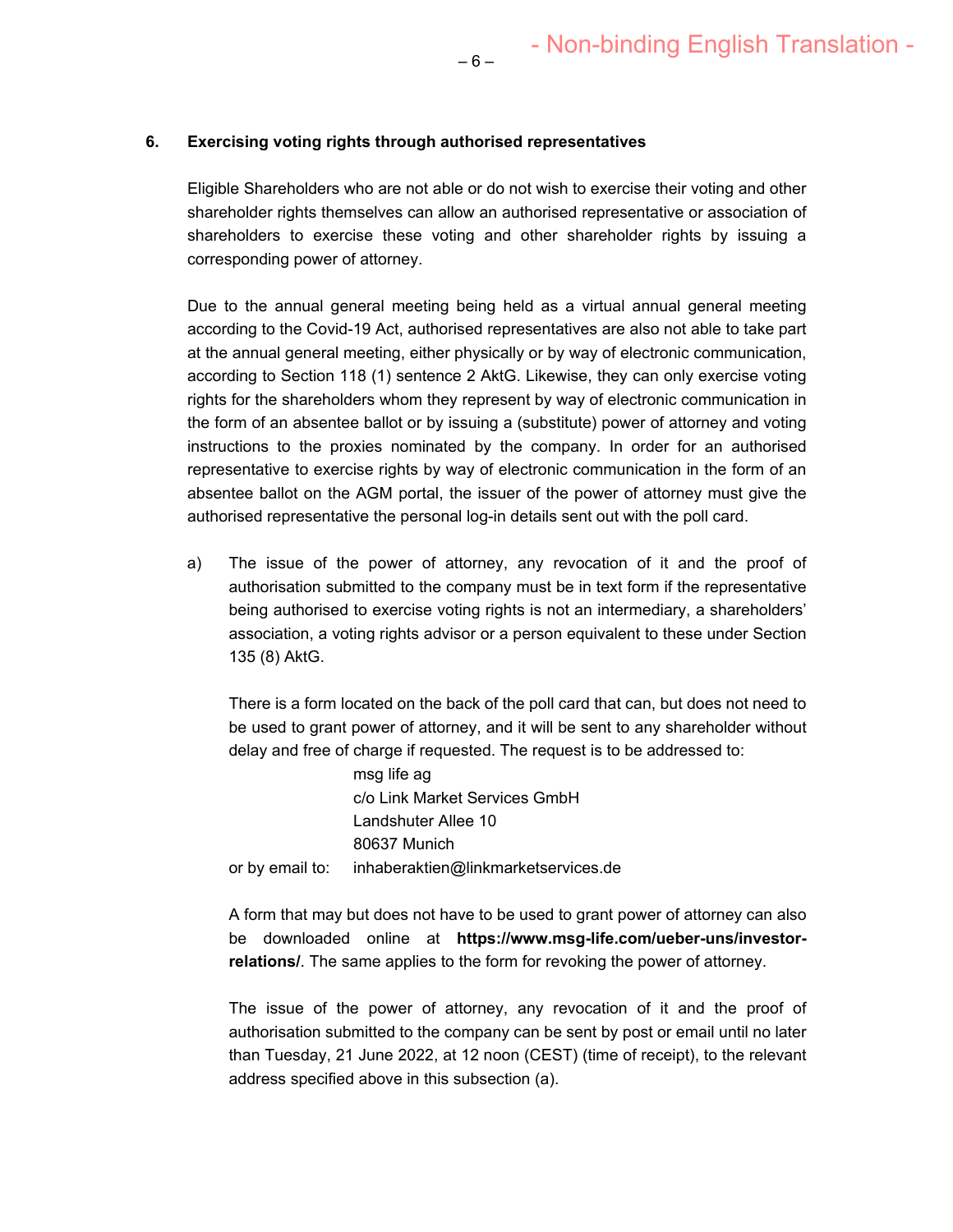Proof of authorisation issued in this manner can also be provided by sending the proof (e.g. copy or scan of the power of attorney document) to the email address specified above.

– 7 –

If a shareholder authorises more than one person, the company can reject one or more of these persons.

- b) If an intermediary, a shareholders' association or a voting rights advisor or a person equivalent to these under Section 135 (8) AktG is intended to be authorised, the proxy does not require any particular form according to the law or the company's articles of incorporation, unlike the situation described above in subsection (a). However, please be aware that in these cases, the aforementioned institutions or persons that are to be authorised may possibly require a particular form of proxy because they must document a demonstrable form of power of attorney in accordance with Section 135 (1) AktG. For this reason, Eligible Shareholders seeking to authorise such an institution or person should coordinate with that institution or person in regard to the potentially required form for the power of attorney. A breach of the requirements specified in this subsection (b) and certain other requirements specified in Section 135 AktG for the authorisation of one of the aforementioned institutions or persons does not impair the effectiveness of any vote cast, in accordance with Section 135 (7) AktG.
- c) In addition, we provide the opportunity for Eligible Shareholders to be represented for voting by proxies nominated by the company. They are bound by the voting instructions given to them. For this option, the company-nominated proxies must be granted power of attorney and given instructions for how to exercise the voting right. The company-nominated proxies exercise voting rights based solely on the instructions issued by the shareholder. Company-nominated proxies are not eligible to cast votes for a shareholder if voting instructions have not been issued to them.

The issue of the power of attorney to the company-nominated proxies, any revocation of it and the proof of authorisation submitted to the company must be in text form. Eligible Shareholders who wish to grant power of attorney and issue voting instructions to the company-nominated, instruction-bound proxies may – but do not need to – use the form that they receive with the poll card and other information for granting the power of attorney and issuing voting instructions. They may also ask the company for a form free of charge using the following address:

> msg life ag c/o Link Market Services GmbH Landshuter Allee 10 80637 Munich

or by email to: inhaberaktien@linkmarketservices.de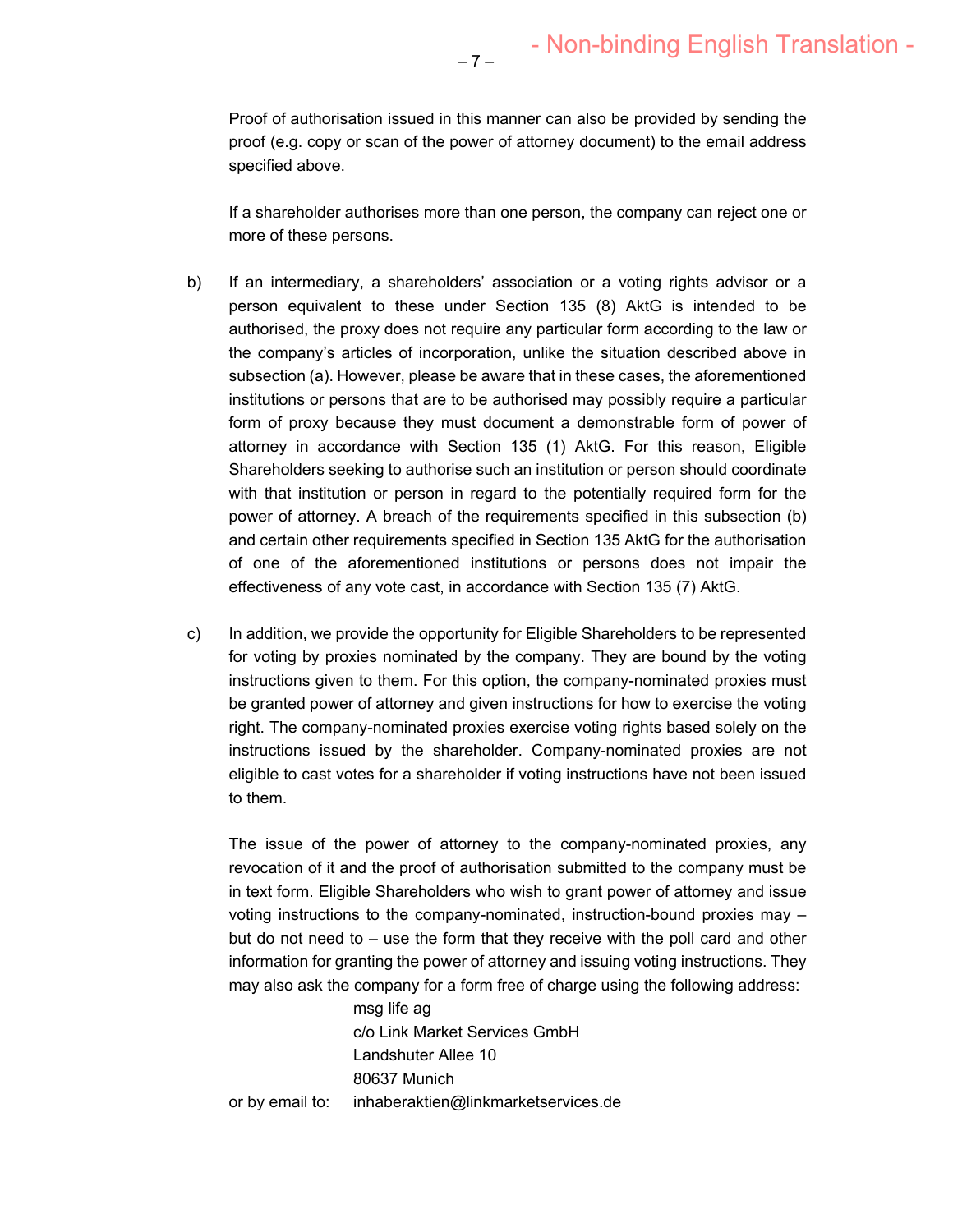To authorise the company-nominated, instruction-bound proxy and issue them voting instructions, Eligible Shareholders also have the option of using the corresponding form that can be downloaded from the company website at https://www.msg-life.com/ueber-uns/investor-relations/. To revoke a power of attorney already granted to company-nominated, instruction-bound proxies, there is a form that may  $-$  but does not need to  $-$  be used, available to download online at https://www.msg-life.com/ueber-uns/investor-relations/.

– 8 –

If the power of attorney and the voting instructions are not issued during the virtual annual general meeting using the AGM portal, the power of attorney and the voting instructions will need to be sent by post or email to the relevant address specified above in this subsection (c) by Tuesday, **21 June 2022, at 12 noon (CEST)** (time of receipt).

The issue of the power of attorney together with instructions to the proxies nominated by the company (as well as any change or revocation of proxies and instructions issued) can also be sent by no later than the start of voting at the virtual annual general meeting on Wednesday, 22 June 2022, via the AGM portal, which can be reached online at https://www.msg-life.com/ueber-uns/investorrelations/.

The option to exercise shareholder rights through an authorised representative by way of electronic connection using the AGM portal requires that the issuer of the power of attorney give the authorised representative the log-in details sent with the poll card.

Voting rights can be exercised via the AGM portal as of 1 June 2022. You can also use the AGM portal to change or revoke a previously issued power of attorney or voting instruction during the annual general meeting up until when voting starts.

It is only possible to cast a vote and issue voting instructions for proposals and nominations that have been published with this convocation or in connection with Section 122 (2) AktG or Sections 126 and 127 AktG.

Representation by the proxy holders nominated by the company is restricted to exercising the voting right bound by instructions when voting on the items on the agenda; the proxies nominated by the company do not accept instructions to exercise other shareholders' rights, in particular to make applications or ask questions or to state objections.

d) When granting power of attorney, it is also necessary to send the proof on time according to the above provisions.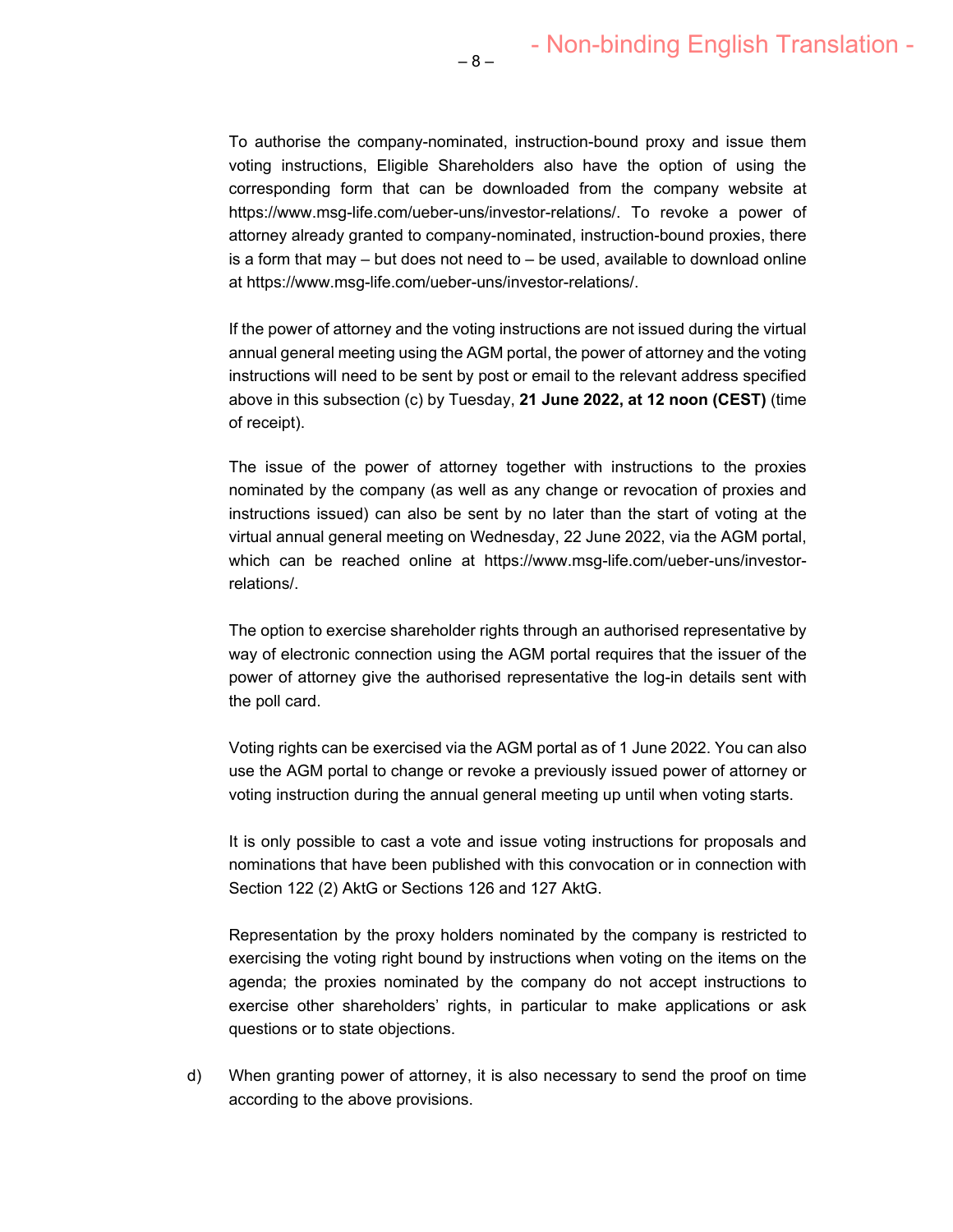## **7. Further information about voting**

The planned votes for agenda items 2 to 5 are of a binding nature within the meaning of Table 3 of the annex to Commission Implementing Regulation (EU) 2018/1212. There exists an option to vote Yes (in favour), No (against) or Abstain.

When exercising voting rights through an electronic absentee ballot, the company will give the voter electronic confirmation of receipt of the vote cast electronically, in accordance with Section 118 (2) sentence 2 and (1) sentences 3 to 5 AktG, in conjunction with Articles 7 (1) and 9 (5)(1) of Commission Implementing Regulation (EU) 2018/1212.

Voters may ask the company to provide confirmation of their vote being received and how it was counted within one month of the day of the annual general meeting, in accordance with Section 129 (5) AktG in conjunction with Articles 7 (2) and 9 (5)(2) of Commission Implementing Regulation (EU) 2018/1212. This confirmation may be requested after the annual general meeting by accessing the AGM portal using the personal log-in details printed on the poll card.

# **8. Shareholder rights under Sections 122 (2), 126 (1) and 127 AktG, and Section 1 (2) sentence 1 no. 3 and sentence 2 of the Covid-19 Act**

a) Agenda amendment requests

Pursuant to Section 122 (2) AktG, company shareholders whose interests together reach the proportionate amount of 500,000.00 euros of the company's share capital, equivalent to 500,000 no-par-value shares, may request that matters be put on the agenda and announced. Each new matter must be accompanied by a reason or a draft resolution. The request is to be sent to the Management Board in writing along with the proof of the share ownership period, and must be received by the company at the latest on Saturday, **28 May 2022, at midnight (CEST)**. Please send such requests to the following address:

> msg life ag Management **Board** Board c/o Link Market Services GmbH Landshuter Allee 10 80637 Munich

b) Counterproposals and nominations Counterproposals against a proposal by the Management Board and/or Supervisory Board about a particular item on the agenda or against nominations by shareholders for the election of members of the Supervisory Board and/or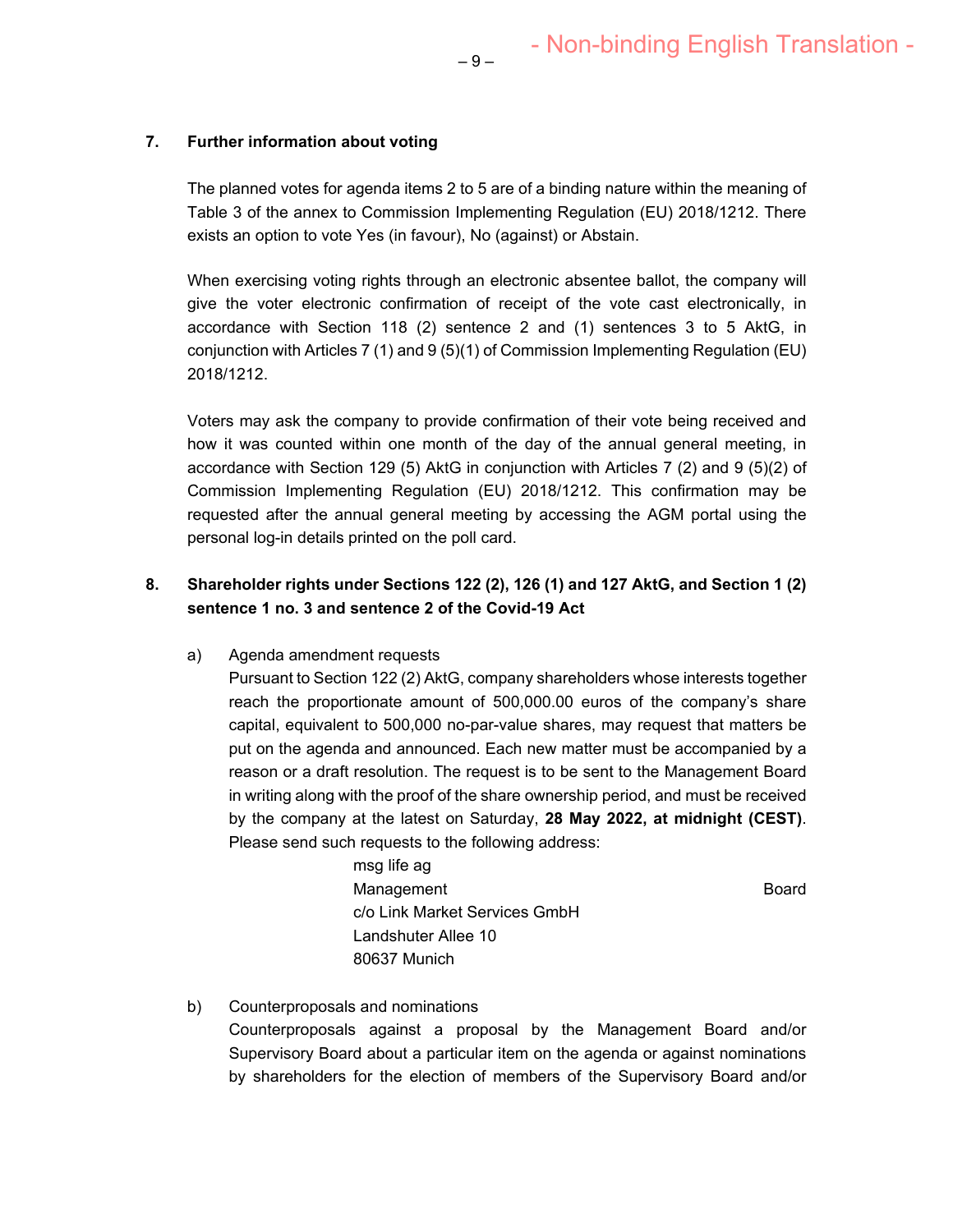auditors, if such elections are on the agenda, must give reason and be sent solely to:

 msg life ag c/o Link Market Services GmbH Landshuter Allee 10 80637 Munich or by email to: antraege@linkmarketservices.de

Counterproposals and nominations that require publication and are received at the above address with evidence of shareholder status no later than the end of Tuesday, **7 June 2022, at midnight (CEST)**, will be made accessible to the other shareholders online at https://www.msg-life.com/ueber-uns/investor-relations/. Any statements of opinion from the administration will also be provided on the above website after 7 June 2022.

A counterproposal or nomination requiring publication under Sections 126 and 127 AktG will be deemed raised at the virtual annual general meeting if the shareholder making the counterproposal or nomination has properly provided evidence of his or her eligibility.

c) Right to ask questions under Section 1 (2) sentence 1 no. 3 and sentence 2 of the Covid-19 Act

Eligible Shareholders and their authorised representatives have the right to ask questions using electronic communication.

Questions from Eligible Shareholders and their authorised representatives can be submitted at the latest by Monday, **20 June 2022, at midnight (CEST)** (time of receipt), only by way of electronic communication via the AGM portal that can be reached on the Internet at https://www.msg-life.com/ueber-uns/investor-relations/. Questions submitted through other channels or at a later point in time will not be considered. Questions cannot be asked during the virtual annual general meeting.

Questions will be answered by the Management Board at the annual general meeting. The Management Board will decide how it answers questions by applying professional discretion.

Generally, the person asking the question should be named when the answer is being given, unless the person has expressly objected to being named.

#### **9. Stating objections on the record**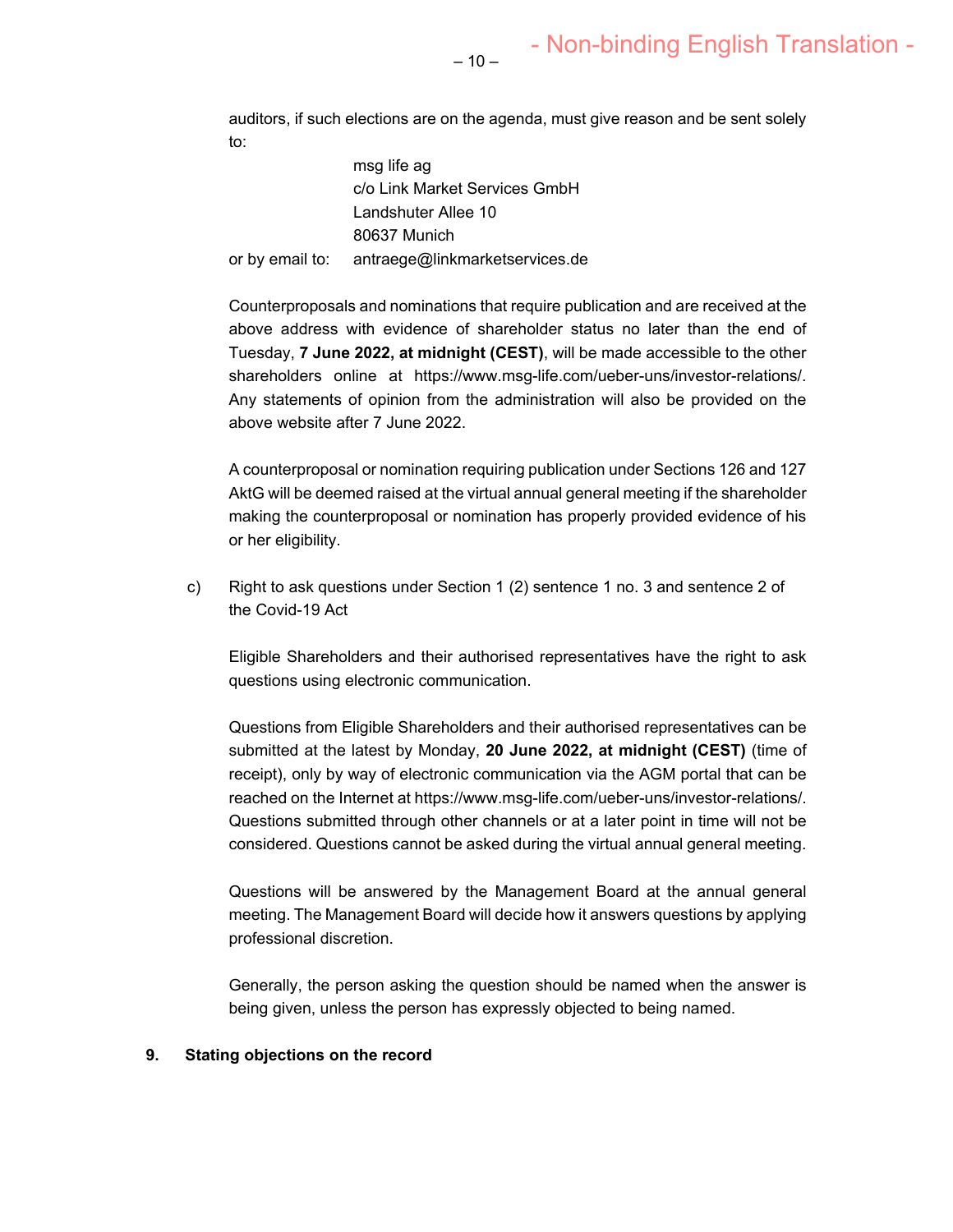Eligible Shareholders who have exercised their right to vote and their authorised representatives may state an objection to the resolutions of the annual general meeting on the record made by the notary up to the end of the virtual annual general meeting (Section 1 (2) sentence 1 no. 4 of the Covid-19 Act). Objections can only be raised electronically by using the online AGM portal at https://www.msg-life.com/ueberuns/investor-relations/ between the time that the virtual annual general meeting begins and the time that the meeting chairperson closes the virtual annual general meeting. Any other form of objection transmission is prohibited.

# **10. Total number of shares and voting rights at the time of convocation of the annual general meeting**

At the time of convocation of the annual general meeting, the company's share capital is divided into 42,802,453 individual no-par-value shares, each one of which allows one vote. The total number of voting rights is therefore 42,802,453.

## **11. Time format**

Unless otherwise explicitly noted, all times mentioned in this invitation to the annual general meeting are times in the time zone applicable to Germany, Central European Summer Time (CEST). Central European Summer Time (CEST) is two hours ahead of Universal Time Coordinated (UTC).

## **12. Information regarding data protection**

msg life ag collects personal data about shareholders and/or their authorised representatives when shareholders send proof or evidence to the company or grant power of attorney. This is done so that shareholders can exercise their rights as part of the annual general meeting.

msg life ag is the controller of this data and processes it with due regard to the provisions of the EU General Data Protection Regulation (GDPR) as well as any other relevant laws. Details about how personal data is used and about rights under the GDPR are available online at https://www.msg-life.com/ueber-uns/investor-relations/.

## **13. Technical information about the virtual annual general meeting**

A poll card is required to access the company's AGM portal and is sent out to Eligible Shareholders automatically. This poll card contains the individual log-in details that Eligible Shareholders or their authorised representatives can use to log into the AGM portal.